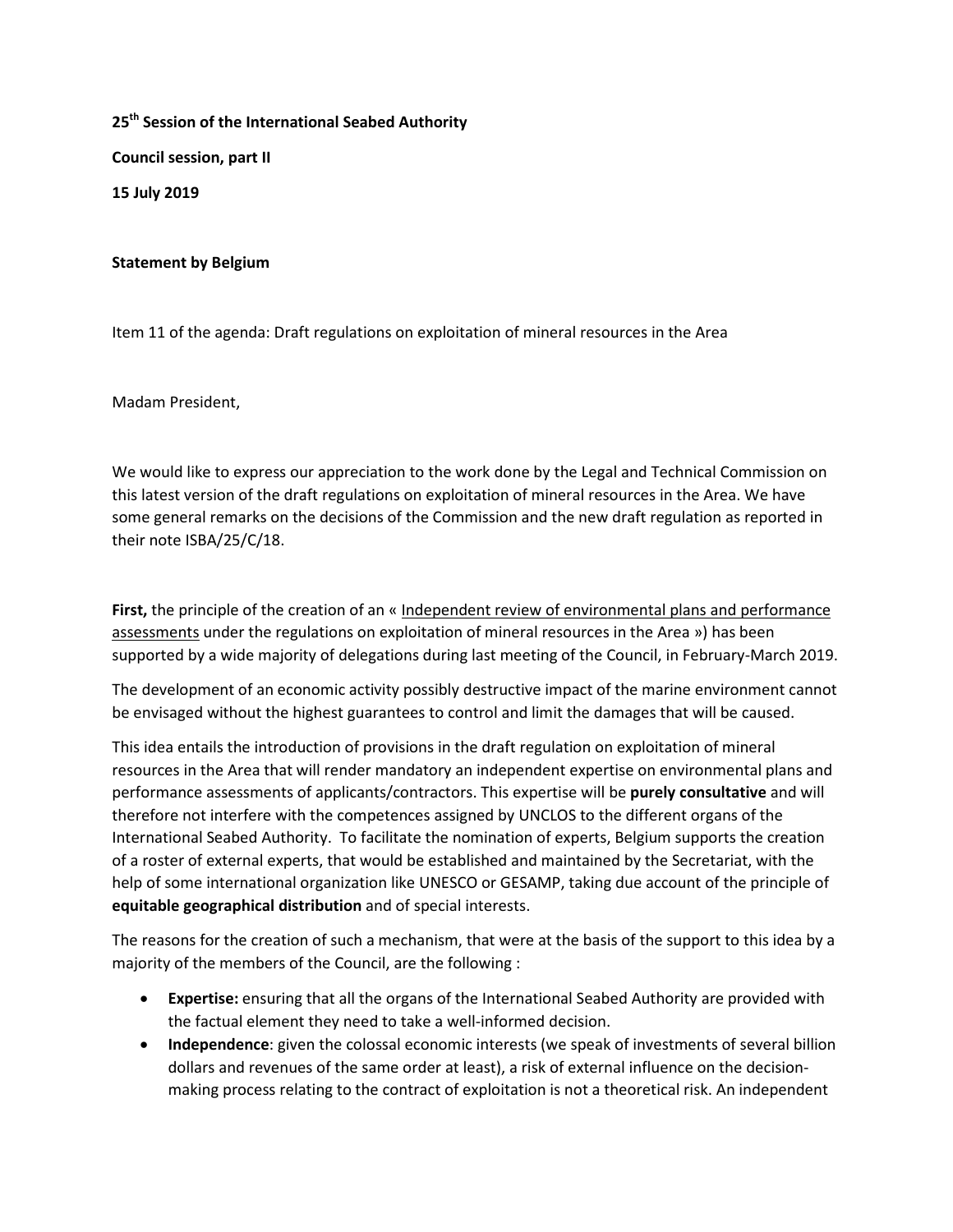expertise, the content of which will be known by all organs of the International Seabed Authority and by the public is a minimal guarantee that the decision-making process will only be based on facts.

• **Transparency:** the independent expertise will be send to all the organs of the International Seabed Authority, but also to the public, through a publication on the website of the Authority. This will strengthen the legitimacy of the process, whereas the Authority has sometimes been criticized for a lack of transparency.

The Legal and Technical Commission, despite the support given to this idea by a majority of delegations of the Council, has not inserted a provision in the draft regulation creating a mandatory independent review of environmental plans and performance assessments under the regulation on exploitation of mineral resources. The Commission considers that the possibility left – to its discretion – to seek an external input, combined with the public review and comment process foreseen in draft regulation 11, makes a mandatory external expertise unnecessary.

Belgium thanks the Commission for its consideration. In the same time, Belgium wishes to underline that the main issues related to the decision-making process at the International Seabed Authority, identified many times by a variety of stakeholders, the creation of which **an automatic independent expertise** aims to tackle – i.e. lack of expertise, of independence and of transparency –, will certainly not be solved if the status quo is maintained. Mindful of the fact that the competence to adopt the draft regulation, pursuant to UNCLOS, lies with the Council and ultimately with the Assembly, Belgium calls all delegations at the Council and at the Assembly, to invite formally the LTC to integrate in the next iteration of the draft regulation provisions that would **make it mandatory or necessary** to seek external independent expertise on the environmental plans and the performance assessment under the regulation on exploitation of mineral resources in the Area.

Belgium has heard concerns about the costs that such a mechanism would entail. We still think that it would be better to guarantee the independence of the scientific evaluation to have 3 separate evaluations, with experts working separately from one another, as this would reduce the risk of external influence on each of these evaluations. Nevertheless, to lessen the cost of such an independent review, we suggest that the draft regulation would contain provisions that render **mandatory or necessary** to seek just one such independent expertise, instead of the three initially suggested. The much lower budget of such a single mandatory expertise should then not be an obstacle for giving to the different organs of the Authority the necessary facts to take an informed decision on an activity having such an impact on the marine environment, as the importance of the ocean for everyone is clearer by the day.

Nevertheless, the provision of the resolution introducing the mechanism for such an independent review of environmental plans and performance assessments under the regulation on exploitation of mineral resources shall include at minimum the following elements:

• **the independent review is automatic**; by **automatic**, we mean that the Secretariat will have to seek an independent review of the environmental plans and performance assessments. **Let's be clear**: the fact of seeking an independent review will be a mandatory part of the procedure, but the content of the review will be transmitted to the LTC and the Council **which will receive it as a piece of information**, together with the information received by the applicant or the contractor and from all the stakeholder.